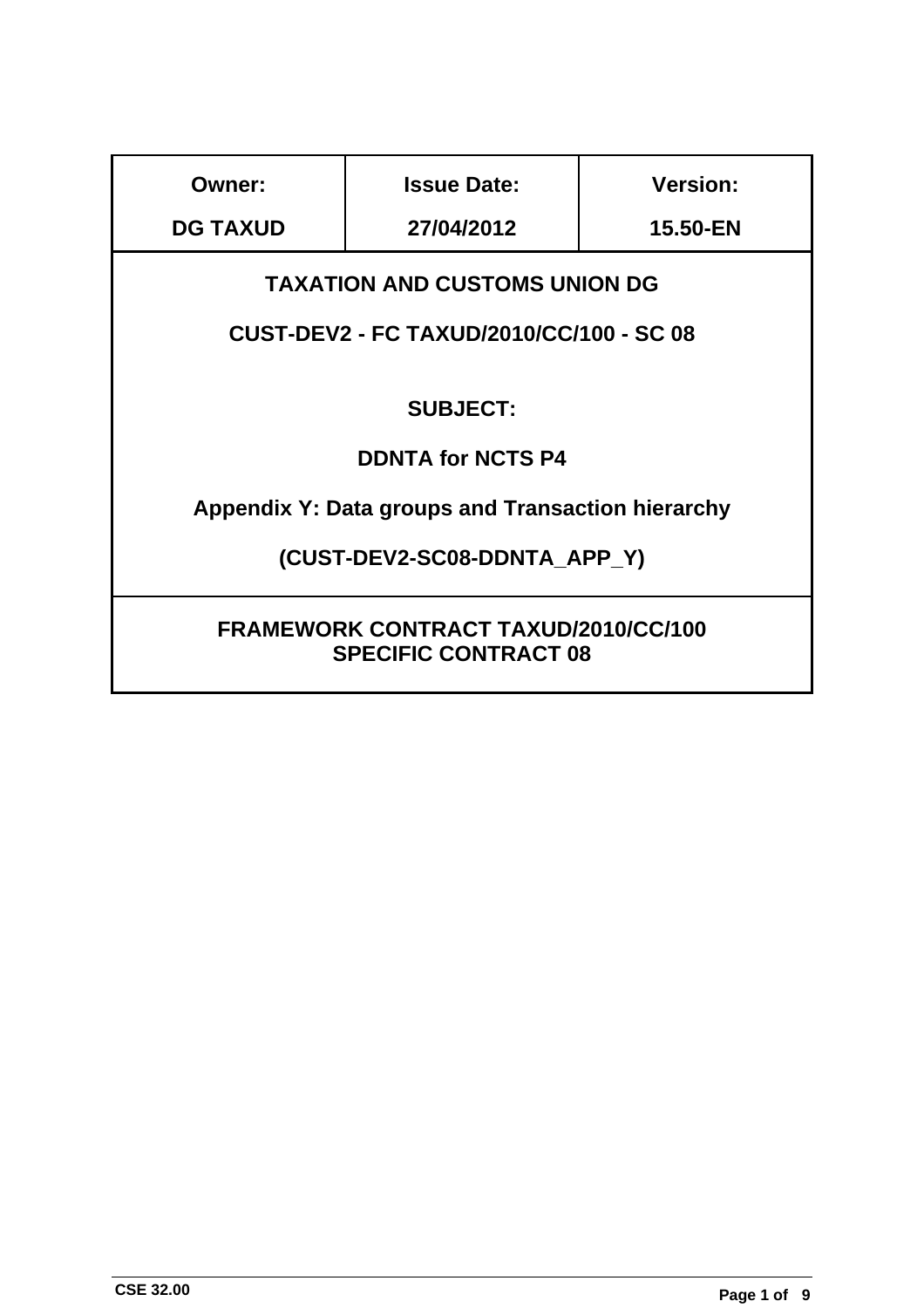**REF:CUST-DEV2-SC08-DDNTA\_APP\_Y**

**Appendix Y: Data groups and Transaction hierarchy**

**1. Introduction**

## **1. Introduction**

This document presents the overall Data Group structure of the messages supported for NCTS P4.The Data Groups are shown in a hierarchical format, where lower level data groups are indented with hyphens. The MESSAGE Data Group is the only Data Group at the top level. This is the only Data Group that appears without a hyphen in front of it and it comprises of all other Data Groups in a message.

# **DDNA KEL Alignment**

The specific Appendix is aligned to DDNA KEL V0.24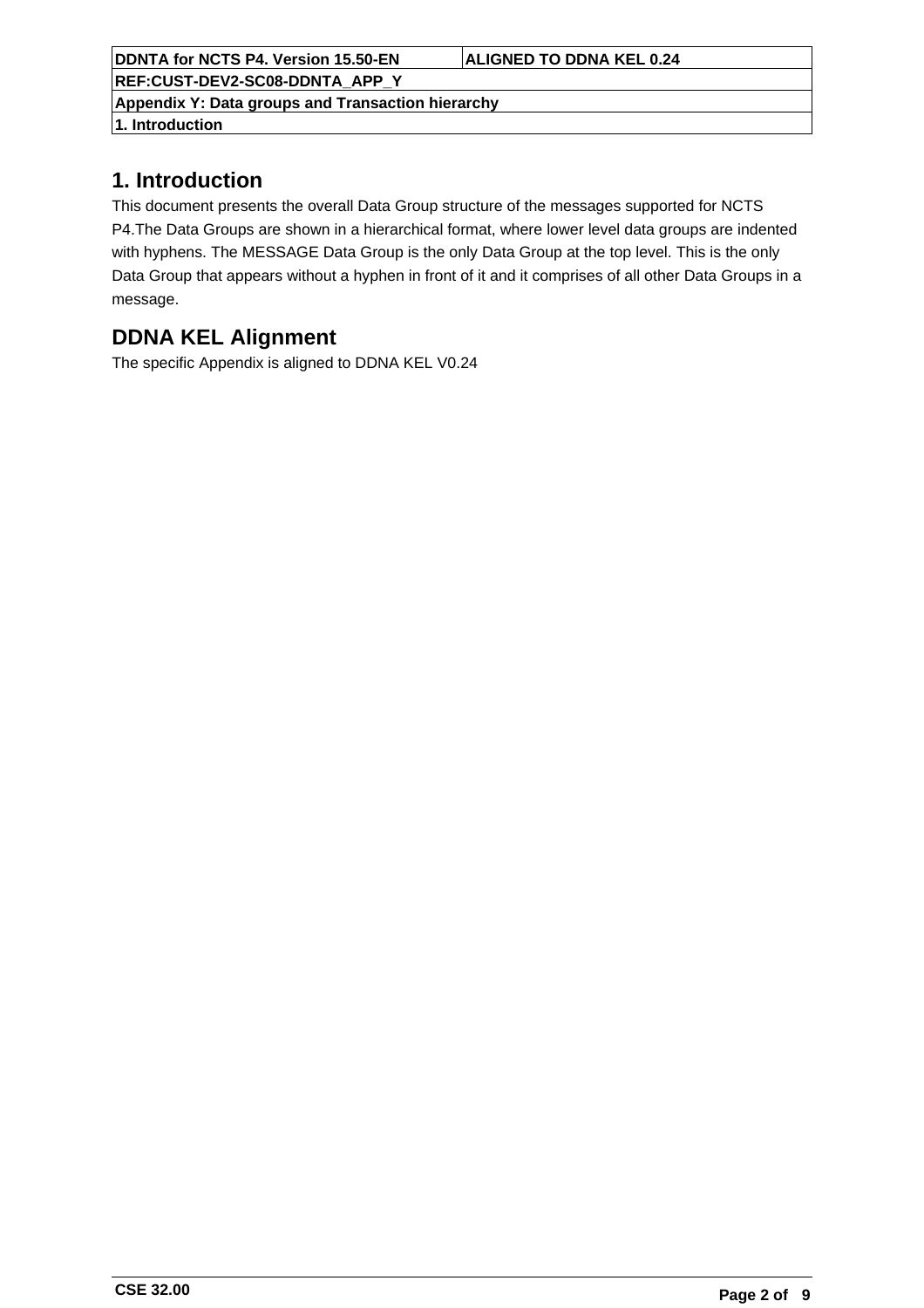**REF:CUST-DEV2-SC08-DDNTA\_APP\_Y**

**Appendix Y: Data groups and Transaction hierarchy**

**2. Data Groups**

### **2. Data Groups**

```
MESSAGE,(MES)
---HEADER,(HEA)
---(REQUESTER PRINCIPAL) TRADER,(RC1)
---(PRINCIPAL) TRADER,(PC1)
---(CONSIGNOR) TRADER,(CO1)
---(CONSIGNEE) TRADER,(CE1)
---(AUTHORISED CONSIGNEE) TRADER,(TRA)
------AUTHORISED GOODS LOCATION,(AGL)
---------AUTHORISED GOODS LOCATION LSD,(AUL)
---(DESTINATION) TRADER,(TRD)
---GUARANTOR,(GTR)
---(DEPARTURE) CUSTOMS OFFICE,(EPT)
---(INVOLVED) COUNTRY,(IVC)
---(GUARANTEE) CUSTOMS OFFICE,(CGR)
---(COMPETENT AUTHORITY OF DEPARTURE) CUSTOMS OFFICE,(CAC)
---(COMPETENT AUTHORITY FOR RECOVERY) CUSTOMS OFFICE,(CAR)
---(GUARANTEE) COUNTRY,(GR2)
---(PRESENTATION OFFICE) CUSTOMS OFFICE,(RES)
---(EXPORT) CUSTOMS OFFICE,(ERT)
---(TRANSIT) CUSTOMS OFFICE,(RNS)
---(TRANSIT DECLARED) CUSTOMS OFFICE,(TDC)
---(EXIT DECLARED) CUSTOMS OFFICE,(EDC)
---(DESTINATION) CUSTOMS OFFICE,(EST)
---(DESTINATION DECLARED) CUSTOMS OFFICE,(DDC)
---(ACTUAL OFFICE OF TRANSIT) CUSTOMS OFFICE,(COF)
---(REQUESTER) CUSTOMS OFFICE,(REQ)
---(GUARANTEE SIMPLIFICATION) CUSTOMS OFFICE,(AGS)
---(RECOVERY) CUSTOMS OFFICE,(ORC)
---(REQUESTED) CUSTOMS OFFICE,(RDQ)
---(RETURN COPIES) CUSTOMS OFFICE,(OCP)
---PASSAGE,(PAS)
---CTL_CONTROL,(CL1)
---CONTROL RESULT,(ERS)
---UNLOADING REMARK,(REM)
---RESULTS OF CONTROL,(TOC)
------LANGUAGE SPECIFIC DATA,(L50)
------ACTION,(M50)
---REPRESENTATIVE,(REP)
---SEALS INFO,(SLI)
------SEALS ID,(SID)
---GUARANTEE,(GUA)
------GUARANTEE REFERENCE,(REF)
---------INVALID GUARANTEE REASON,(IGR)
---------VALIDITY LIMITATION EC,(VLE)
---------VALIDITY LIMITATION NON EC,(LIM)
---EN ROUTE EVENT,(TEV)
------CTL_CONTROL.(CTL)
------INCIDENT,(INC)
------SEALS INFO,(SF1)
---------SEALS ID,(SI1)
------TRANSHIPMENT,(SHP)
---------CONTAINERS,(NR3)
---MRNLIST,(LS1)
------MSGTYPE,(TYP)
------PERIOD OF REQUEST,(PER)
---MRNINFO,(INF)
```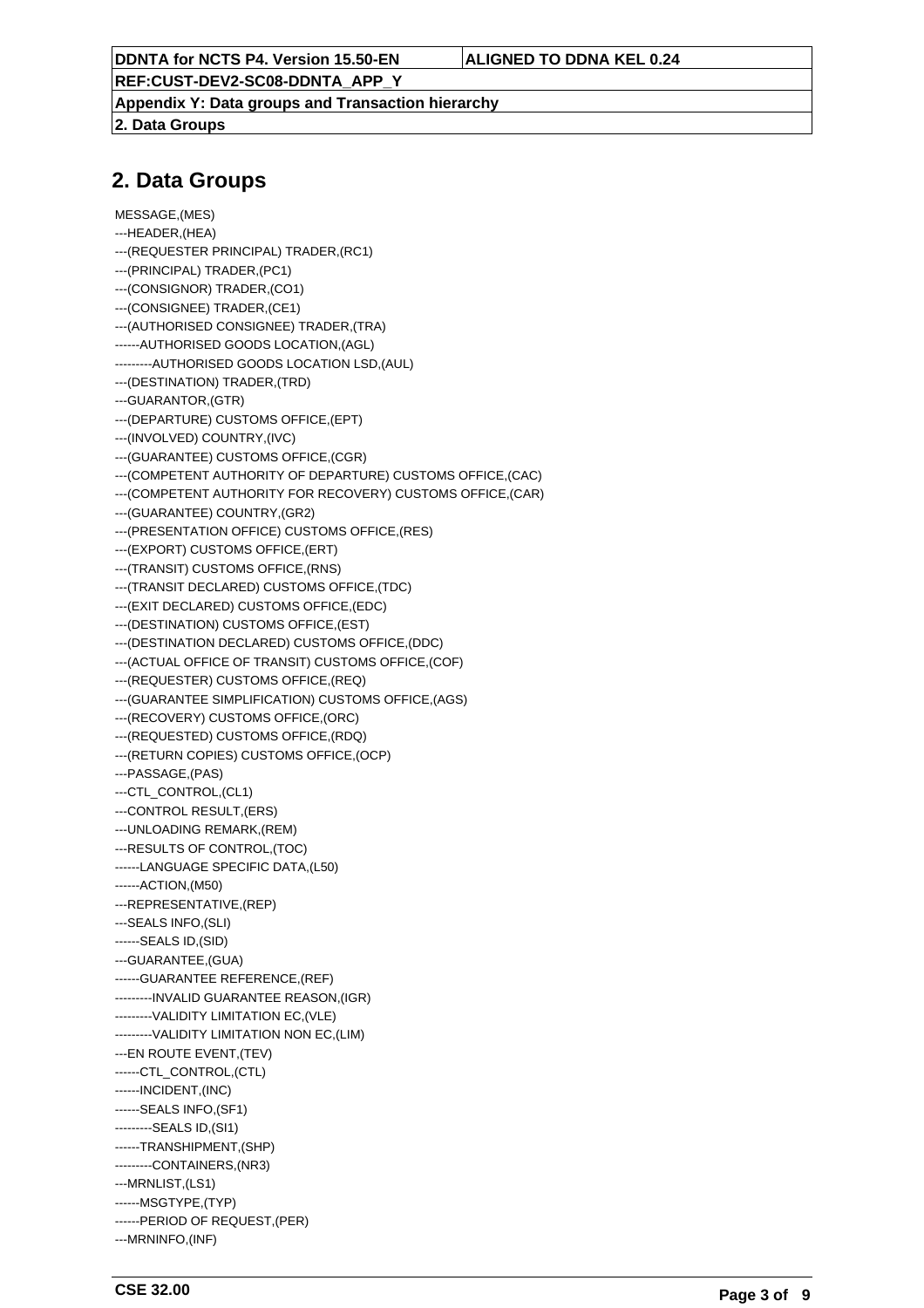**REF:CUST-DEV2-SC08-DDNTA\_APP\_Y**

**Appendix Y: Data groups and Transaction hierarchy 2. Data Groups**

------MSGINFO,(ING) ---GOODS ITEM,(GDS) ------PREVIOUS ADMINISTRATIVE REFERENCES,(AR2) ------PRODUCED DOCUMENTS/CERTIFICATES,(DC2) ------SPECIAL MENTIONS,(MT2) ------RESULTS OF CONTROL,(ROC) ------(CONSIGNOR) TRADER,(CO2) ------(CONSIGNEE) TRADER,(CE2) ------CONTAINERS,(NR2) ------PACKAGES,(GS2) ------SGI CODES,(SD2) ------(CONSIGNOR-SECURITY) TRADER,(CON) ------(CONSIGNEE-SECURITY) TRADER,(RAD) ------NOTIFY PARTY,(NPG) ---CUSTOMS OFFICE INFORMATION,(COI) ------ACTION,(MD2) ------(DEDICATED) TRADER,(TDD) ------CUSTOMS OFFICE SPECIFIC NOTES,(CSN) ------CUSTOMS OFFICE LSD,(CLM) ------CUSTOMS OFFICE TIMETABLE,(COT) ---------CUSTOMS OFFICE TIMETABLE LINE,(CTI) ------------CUSTOMS OFFICE ROLE / TRAFFIC COMPETENCE,(TRC) ---COUNTRY/REGION,(CRG) ------ACTION,(MD1) ------COUNTRY/REGION LSD,(RLN) ------COUNTRY/REGION HOLIDAYS,(HOL) ---------COUNTRY/REGION HOLIDAYS LSD,(HLN) ---COUNTRY HOLIDAYS,(CHL) ------ACTION,(MOD) ------COUNTRY HOLIDAYS DATA,(CHD) ---------COUNTRY HOLIDAYS DATA LSD,(HLS) ---AMENDMENT REJECTION MOTIVATION,(ARM) ------LANGUAGE SPECIFIC DATA,(L31) ------ACTION,(M31) ---AAR/AER REJECTION REASON,(AAR) ------LANGUAGE SPECIFIC DATA,(L32) ------ACTION,(M32) ---ATR REJECTION REASON,(ATR) ------LANGUAGE SPECIFIC DATA,(L33) ------ACTION,(M33) ---CONTROL RESULT CODE,(CCR) ------ACTION,(M01) ------LANGUAGE SPECIFIC DATA,(L01) ---COUNTRY,(CTY) ------ACTION,(M02) ------LANGUAGE SPECIFIC DATA,(L02) ------UNAVAILABILITY MATRIX,(UNM) ------SYSTEM UNAVAILABILITY,(SUV) ---COUNTRY REGIME,(COR) ------ACTION,(M03) ------LANGUAGE SPECIFIC DATA,(L03) ---CUSTOMS OFFICE GEO INFO,(CGI) ------ACTION,(M04) ------LANGUAGE SPECIFIC DATA,(L04) ---CURRENCY CODE,(CUR) ------ACTION,(M05) ------LANGUAGE SPECIFIC DATA,(L05) ---DISCREPANCIES SOLVED NOTIFICATION,(DSN) ------LANGUAGE SPECIFIC DATA,(L34)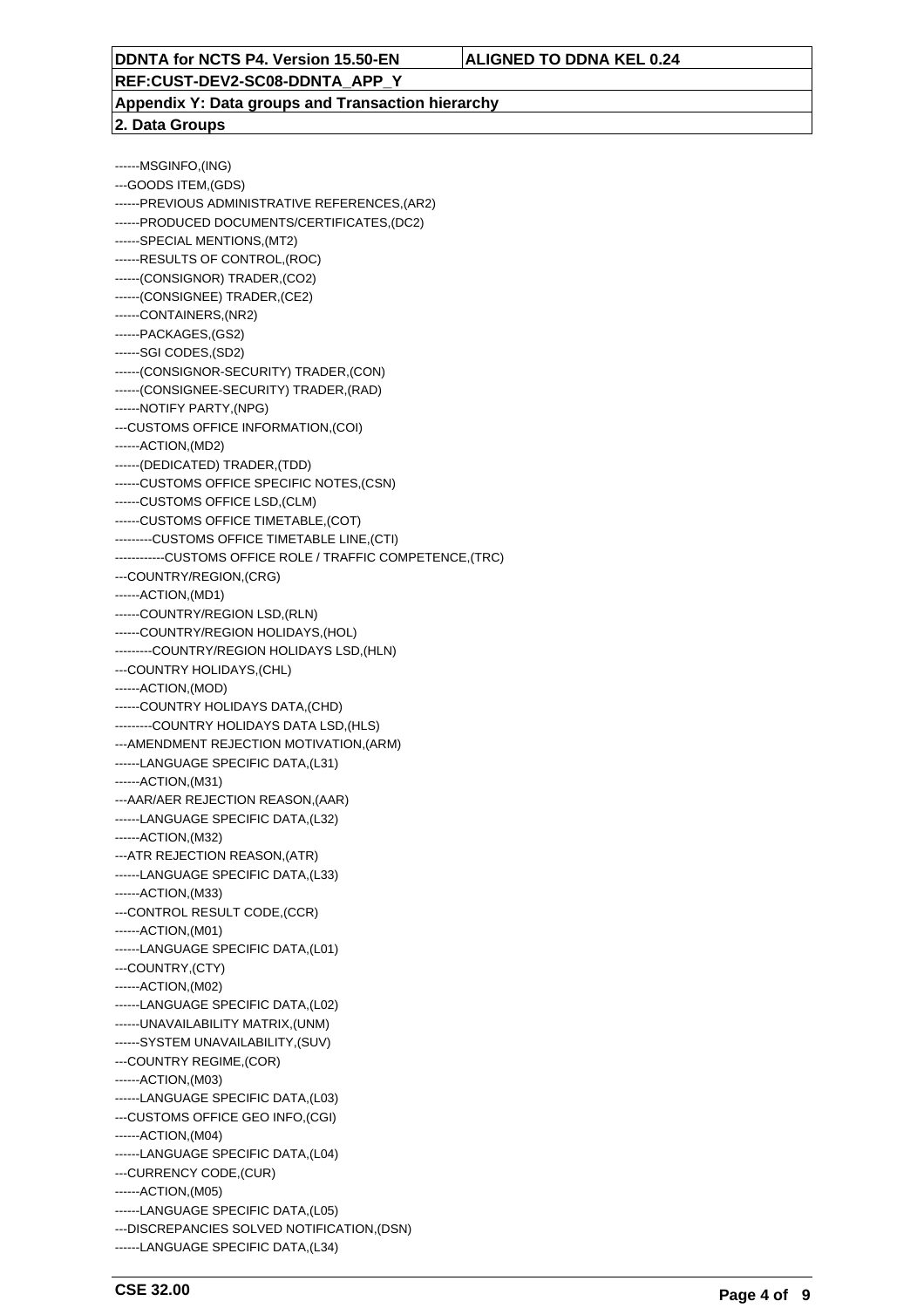**REF:CUST-DEV2-SC08-DDNTA\_APP\_Y**

**Appendix Y: Data groups and Transaction hierarchy 2. Data Groups**

------ACTION,(M34) ---DIVERSION REJECTION REASON,(DRR) ------LANGUAGE SPECIFIC DATA,(L52) ------ACTION,(M26) ---DOCUMENT TYPE,(DCT) ------ACTION,(M07) ------LANGUAGE SPECIFIC DATA,(L07) ---GUARANTEE TYPE,(GTY) ------ACTION,(M09) ------LANGUAGE SPECIFIC DATA,(L11) ---GUARANTEE MONITORING,(GTM) ------ACTION,(M10) ------LANGUAGE SPECIFIC DATA,(L12) ---INVALID GUARANTEE REASON,(AAA) ------ACTION,(M11) ------LANGUAGE SPECIFIC DATA,(L13) ---LANGUAGE CODE,(LCD) ------ACTION,(M12) ------LANGUAGE SPECIFIC DATA,(L14) ---PACKAGING CODE,(PCO) ------ACTION,(M13) ------LANGUAGE SPECIFIC DATA,(L15) ---ROLE,(ROL) ------ACTION,(M14) ------LANGUAGE SPECIFIC DATA,(L16) ---SENSITIVE GOODS CODE,(SGC) ------ACTION,(M15) ------LANGUAGE SPECIFIC DATA,(L17) ---SPECIAL MENTION CODE,(SMN) ------ACTION,(M16) ------LANGUAGE SPECIFIC DATA,(L18) ---STATISTICS TYPE,(STT) ------ACTION,(M17) ------LANGUAGE SPECIFIC DATA,(L19) ---TRAFFIC TYPE,(TTY) ------ACTION,(M18) ------LANGUAGE SPECIFIC DATA,(L20) ---CUSTOMS OPERATION STATE TYPE,(CUS) ------ACTION,(M19) ------LANGUAGE SPECIFIC DATA,(L21) ---UNIT OF MEASURE,(UOM) ------ACTION,(M20) ------LANGUAGE SPECIFIC DATA,(L22) ---UN/LOCODE,(UNL) ------ACTION,(M21) ---TRANSPORT MODE,(TMD) ------ACTION,(M22) ------LANGUAGE SPECIFIC DATA,(L24) ---QUERY ON GUARANTEE TYPE,(QGT) ------ACTION,(M23) ------LANGUAGE SPECIFIC DATA,(L25) ---SENDING COUNTRY, (SCY) ------SYSTEM APPLICABILITY,(YLY) ---------STATISTICAL CHARACTERISTICS,(HAS) ------------SERIES ELEMENTS,(LEL) ---STATISTICAL CHARACTERISTICS,(STA) ------SERIES ELEMENTS,(ELM) ---INTERCHANGE ERRORS,(INT) ---MESSAGE ERRORS,(MER)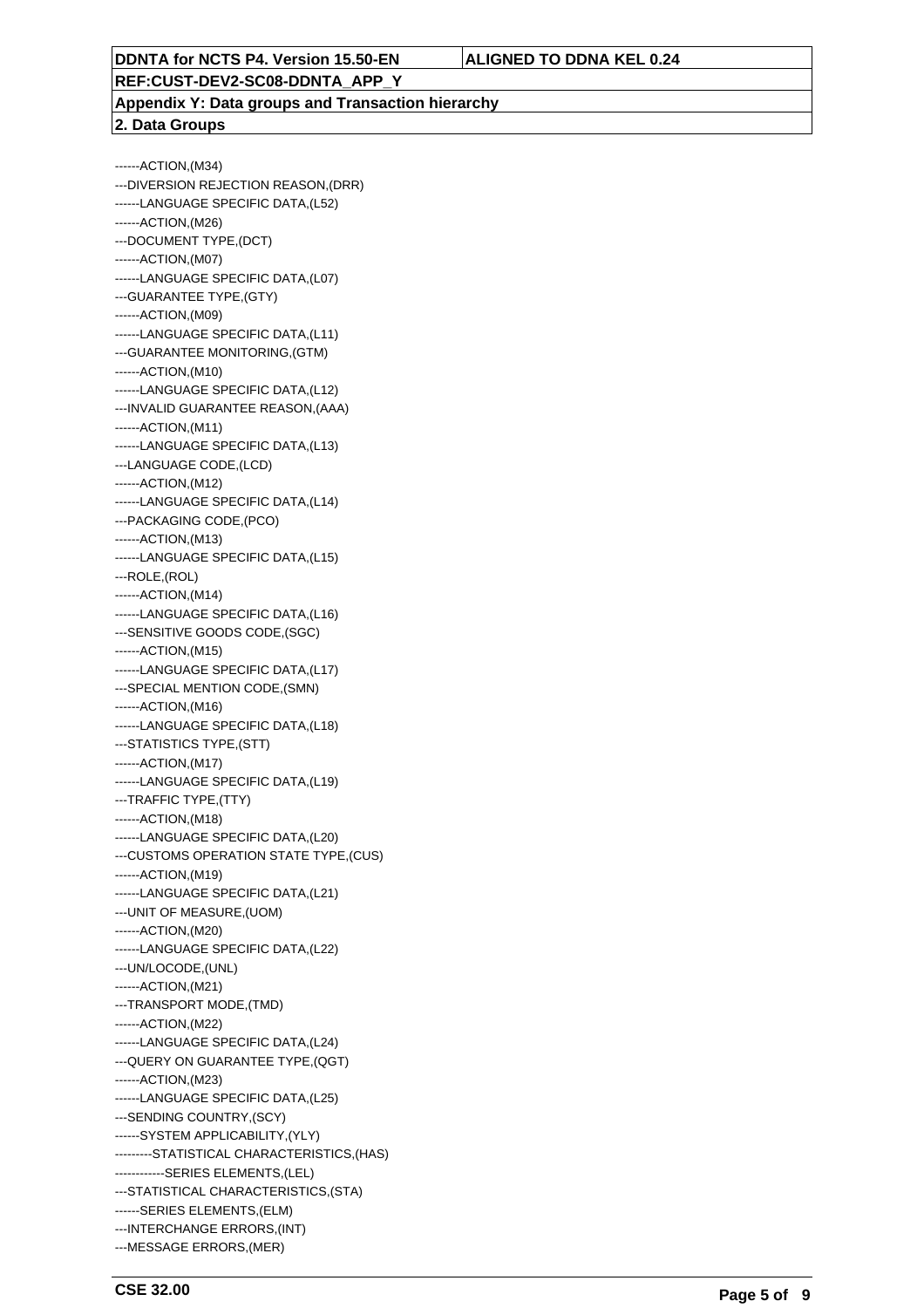**REF:CUST-DEV2-SC08-DDNTA\_APP\_Y**

**Appendix Y: Data groups and Transaction hierarchy 2. Data Groups**

------SEGMENT ERRORS,(SER) ---------DATA ELEMENT ERRORS,(DER) ---FUNCTIONAL ERROR,(ER1) ---UPL RESPONSE,(UPR) ---UPL ERROR,(UPE) ---GUARANTEE REFERENCE,(GRR) ------GUARANTEE QUERY,(GQY) ------(OWNER PRINCIPAL) TRADER,(OTG) ------(PRINCIPAL) TRADER,(PTG) ------VALIDITY LIMITATION EC,(GVL) ------VALIDITY LIMITATION NON EC,(GVN) ------USAGE,(GUS) ------EXPOSURE,(GEX) ------GUARANTOR,(GGR) ---------GUARANTOR OTHER ADDRESSES,(GOA) ------COMPREHENSIVE GUARANTEE,(GCM) ---------GOODS ITEM,(GCG) ---------VALIDITY LIMITATION EC,(GVM) ---------VALIDITY LIMITATION NON EC,(GVP) ------INDIVIDUAL GUARANTEE BY GUARANTOR,(IGG) ---------GOODS ITEM,(IGI) ---------(DEPARTURE) CUSTOMS OFFICE,(CCD) ---------(DESTINATION) CUSTOMS OFFICE,(CCP) ---------VALIDITY LIMITATION EC,(ICV) ---------VALIDITY LIMITATION NON EC,(ICN) ------INDIVIDUAL GUARANTEE VOUCHER,(IGV) ------ACCESS CODE,(ACC) ------PRINCIPAL ACCESS CODE (NEW),(CAN) ------PRINCIPAL ACCESS CODE (OLD),(ACO) ------INVALID GUARANTEE REASON,(IGS) ---SPECIFIC NOTES CODE,(SNC) ------ACTION,(M24) ------LANGUAGE SPECIFIC DATA,(L26) ---ITINERARY,(ITI) ---RISK ANALYSIS,(RIS) ---MANIFEST ITEM,(MAN) ---SEALS ID,(IDS) ---COMPLEMENTARY CODE,(CPM) ------LANGUAGE SPECIFIC DATA,(L51) ------ACTION,(M25) ---EXPORT QUERY REASON CODE,(EXA) ------LANGUAGE SPECIFIC DATA,(L53) ------ACTION,(AEQ) ---INCOTERM CODE,(OTE) ------LANGUAGE SPECIFIC DATA,(L54) ------ACTION,(M28) ---NATURE OF TRANSACTION CODE,(NTT) ------LANGUAGE SPECIFIC DATA,(L55) ------ACTION,(M29) ---PROCEDURE REQUESTED,(PRM) ------LANGUAGE SPECIFIC DATA,(L56) ------ACTION,(M40) ---PREVIOUS PROCEDURE,(PPR) ------LANGUAGE SPECIFIC DATA,(L57) ------ACTION,(M41) ---REPRESENTATIVE STATUS CODE,(RSS) ------LANGUAGE SPECIFIC DATA,(L58) ------ACTION,(M42)

---RISK ANALYSIS RESULT CODE,(RAR)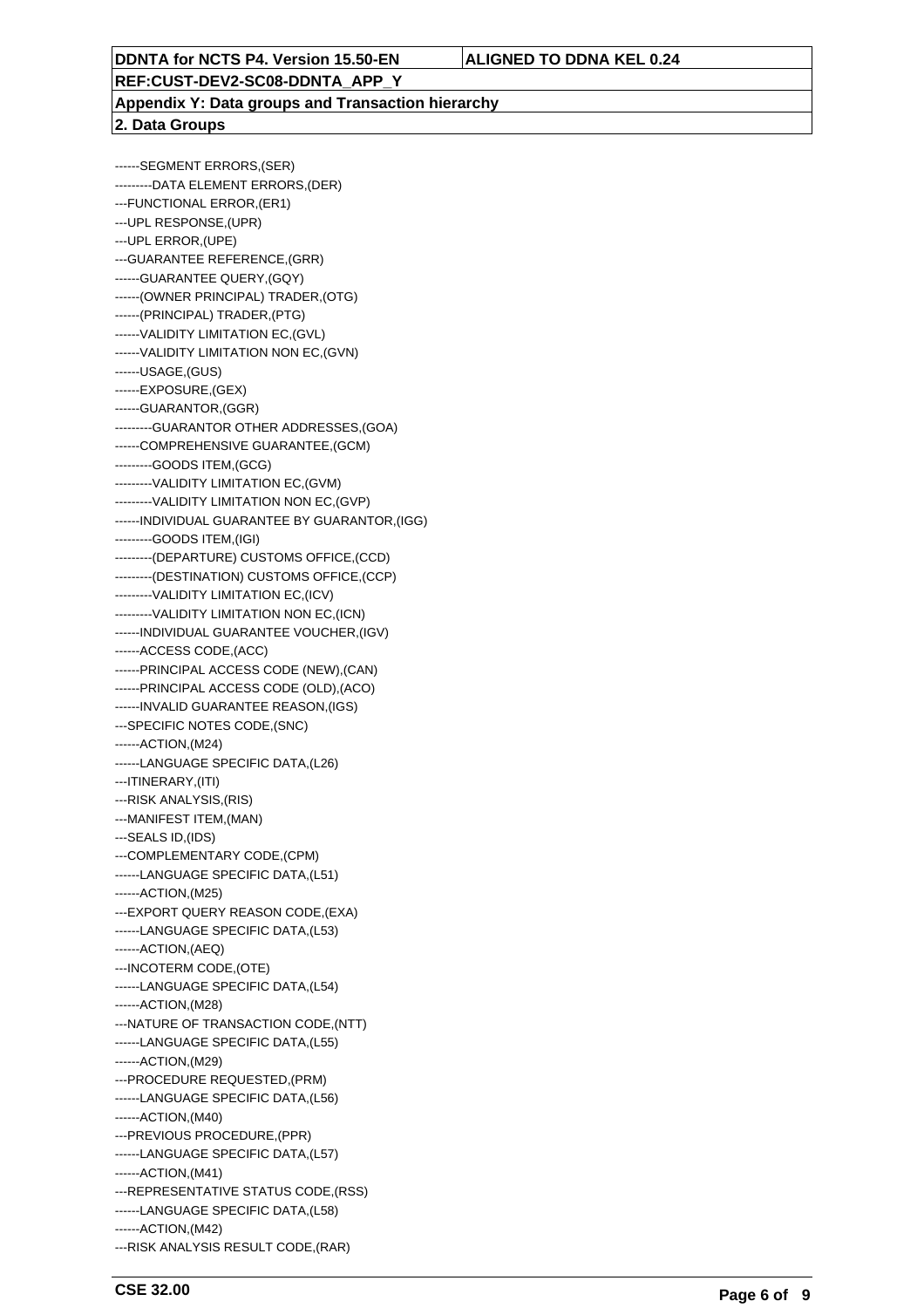**REF:CUST-DEV2-SC08-DDNTA\_APP\_Y**

**Appendix Y: Data groups and Transaction hierarchy 2. Data Groups**

------ACTION,(M43) ------LANGUAGE SPECIFIC DATA,(L59) ---SPECIFIC CIRCUMSTANCE INDICATOR,(SCR) ------LANGUAGE SPECIFIC DATA,(L60) ------ACTION,(M44) ---SUMMARY DECLARATION REJECTION REASON CODE,(SMD) ------ACTION,(M45) ------LANGUAGE SPECIFIC DATA,(L61) ---TYPE OF TAX,(TXT) ------LANGUAGE SPECIFIC DATA,(L62) ------ACTION,(M46) ---WAREHOUSE TYPE,(WRH) ------ACTION,(M47) ------LANGUAGE SPECIFIC DATA,(L63) ---UN DANGEROUS GOODS CODE,(UNG) ------LANGUAGE SPECIFIC DATA,(L64) ------ACTION,(M48) ---COMMUNITY NATIONAL PROCEDURE,(CMM) ------LANGUAGE SPECIFIC DATA,(L65) ------ACTION,(M49) ---PREVIOUS DOCUMENT CATEGORY,(PDC) ------LANGUAGE SPECIFIC DATA,(L67) ------ACTION,(M60) ---METHOD OF PAYMENT,(MOP) ------ACTION,(M61) ------LANGUAGE SPECIFIC DATA,(L68) ---TRANSPORT CHARGES METHOD OF PAYMENT,(TMG) ------ACTION,(M62) ------LANGUAGE SPECIFIC DATA,(L69) ---DECLARATION TYPE,(DCL) ------ACTION,(M06) ------LANGUAGE SPECIFIC DATA,(L06) ---DECLARATION TYPE (BOX 1.2),(DLY) ------ACTION,(M64) ------LANGUAGE SPECIFIC DATA,(L71) ---ENQUIRY,(EQR) ---(ACTUAL CONSIGNEE) TRADER,(ACR) ---(CARRIER) TRADER,(CTC) ---INFORMATION,(EIN) ------ACTION,(M65) ------LANGUAGE SPECIFIC DATA,(L72) ---ENQUIRY INFORMATION,(EIF) ---(COMPETENT AUTHORITY OF DESTINATION) CUSTOMS OFFICE,(CDR) ---REQUEST FOR ENQUIRY INFORMATION,(RQD) ---GUARANTEE INFORMATION,(CRC) ------GUARANTOR,(CFT) ---(COMPETENT AUTHORITY OF REQUESTED COUNTRY) CUSTOMS OFFICE,(ARC) ---(COMPETENT AUTHORITY OF REQUESTING COUNTRY) CUSTOMS OFFICE,(AUC) ---RECOVERY,(RVR) ---(CONSIGNOR-SECURITY) TRADER,(COS) ---(CONSIGNEE-SECURITY) TRADER,(TSC) ---PREVIOUS DOCUMENT TYPE,(PDT) ------ACTION,(M66) ------LANGUAGE SPECIFIC DATA,(L73) ---REQUESTED INFORMATION,(RQI) ------LANGUAGE SPECIFIC DATA,(L74) ------ACTION,(M68) ---ITEM NUMBER REJECTION REASON CODE,(INJ) ------ACTION,(AIJ)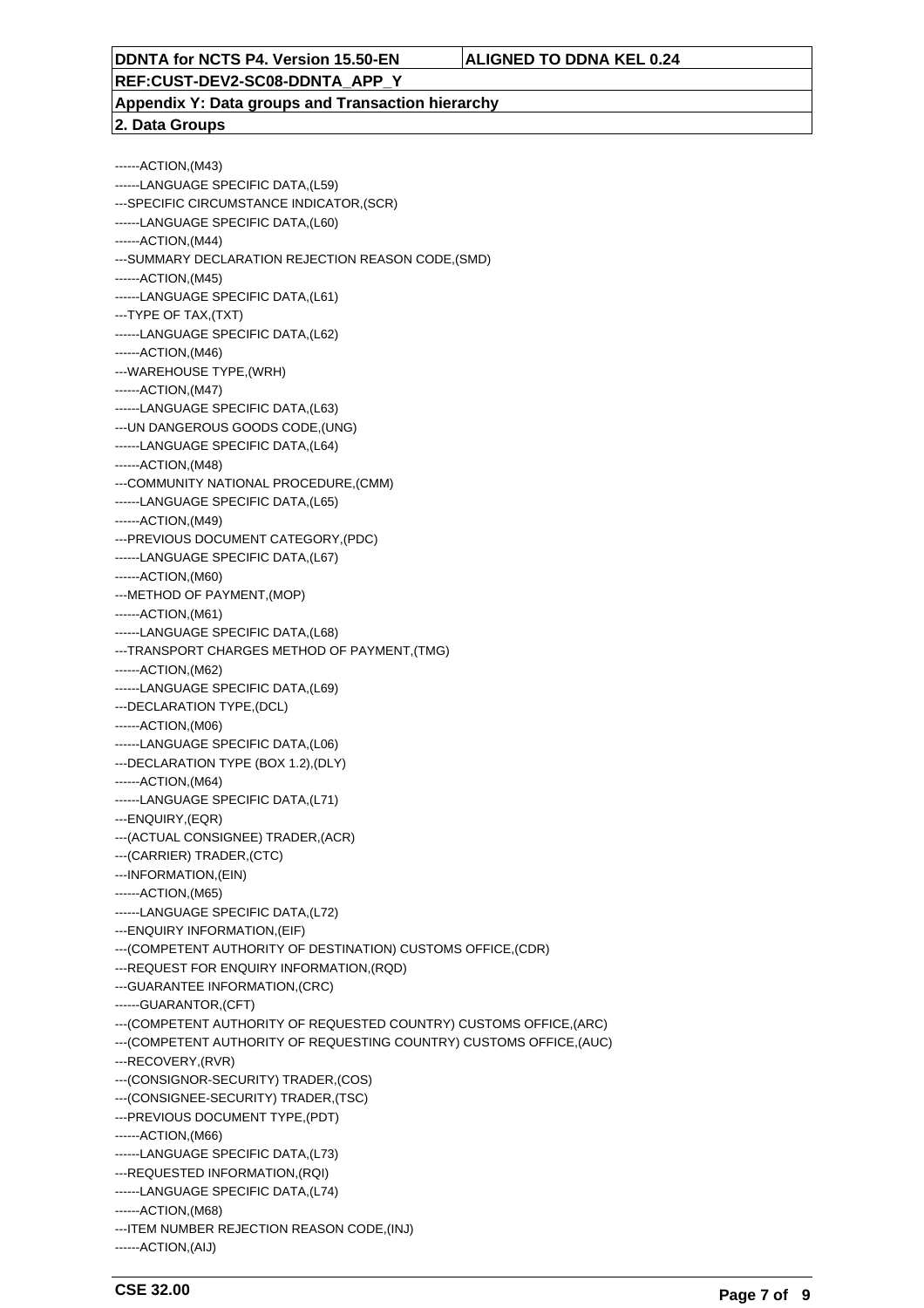### **REF:CUST-DEV2-SC08-DDNTA\_APP\_Y**

### **Appendix Y: Data groups and Transaction hierarchy 2. Data Groups**

------LANGUAGE SPECIFIC DATA,(LNJ) ---CUSTOMS INTERVENTION,(CVR) ------ACTION,(AIC) ------LANGUAGE SPECIFIC DATA,(LNV) ---INFORMATION TYPE,(IFT) ------ACTION,(IAT) ------LANGUAGE SPECIFIC DATA,(LFT) ---RESPONSE CODE,(RPC) ------LANGUAGE SPECIFIC DATA,(LRC) ------ACTION,(ARD) ---EORI-AEO VAT MS COUNTRY CODE,(VMS) ------LANGUAGE SPECIFIC DATA,(LVT) ------ACTION,(AVT) ---ECONOMIC SECTOR OF ACTIVITY,(ESA) ------LANGUAGE SPECIFIC DATA,(LEC) ------ACTION,(AEC) ---TYPE OF PERSON,(TOP) ------LANGUAGE SPECIFIC DATA,(LTP) ------ACTION,(ATP) ---AEO CERTIFICATE TYPE,(AET) ------LANGUAGE SPECIFIC DATA,(LSC) ------ACTION,(AAE) ---EORI-AEO ERROR,(EOR) ------LANGUAGE SPECIFIC DATA,(LER) ------ACTION,(AEE) ---CRITERIA,(CRM) ------LANGUAGE SPECIFIC DATA,(LCR) ------ACTION,(ACI) ---REJECTION REASON,(RRN) ------LANGUAGE SPECIFIC DATA,(LRJ) ------ACTION,(ARJ) ---SUSPENSION REASON,(SMR) ------LANGUAGE SPECIFIC DATA,(SLR) ------ACTION,(ASR) ---REVOCATION REASON,(RRS) ------LANGUAGE SPECIFIC DATA,(LRV) ------ACTION,(ARN) ---INITIATOR,(INI) ------LANGUAGE SPECIFIC DATA,(LNI) ------ACTION,(AIN) ---ACTIVITY,(AMC) ------LANGUAGE SPECIFIC DATA,(LAC) ------ACTION,(AAT) ---PROCESS,(PCS) ------LANGUAGE SPECIFIC DATA,(LPS) ------ACTION,(APS) ---TIMER,(TIM) ------LANGUAGE SPECIFIC DATA,(LTI) ------ACTION,(ATI) ---STATE,(STM) ------LANGUAGE SPECIFIC DATA,(LST) ------ACTION,(AST) ---EXTENSION REASON,(ETR) ------LANGUAGE SPECIFIC DATA,(LEX) ------ACTION,(AEX) ---CRITERION RESULT,(CRL) ------LANGUAGE SPECIFIC DATA,(LSR) ------ACTION,(CRA) ---REASSESSMENT REASON,(RSR)